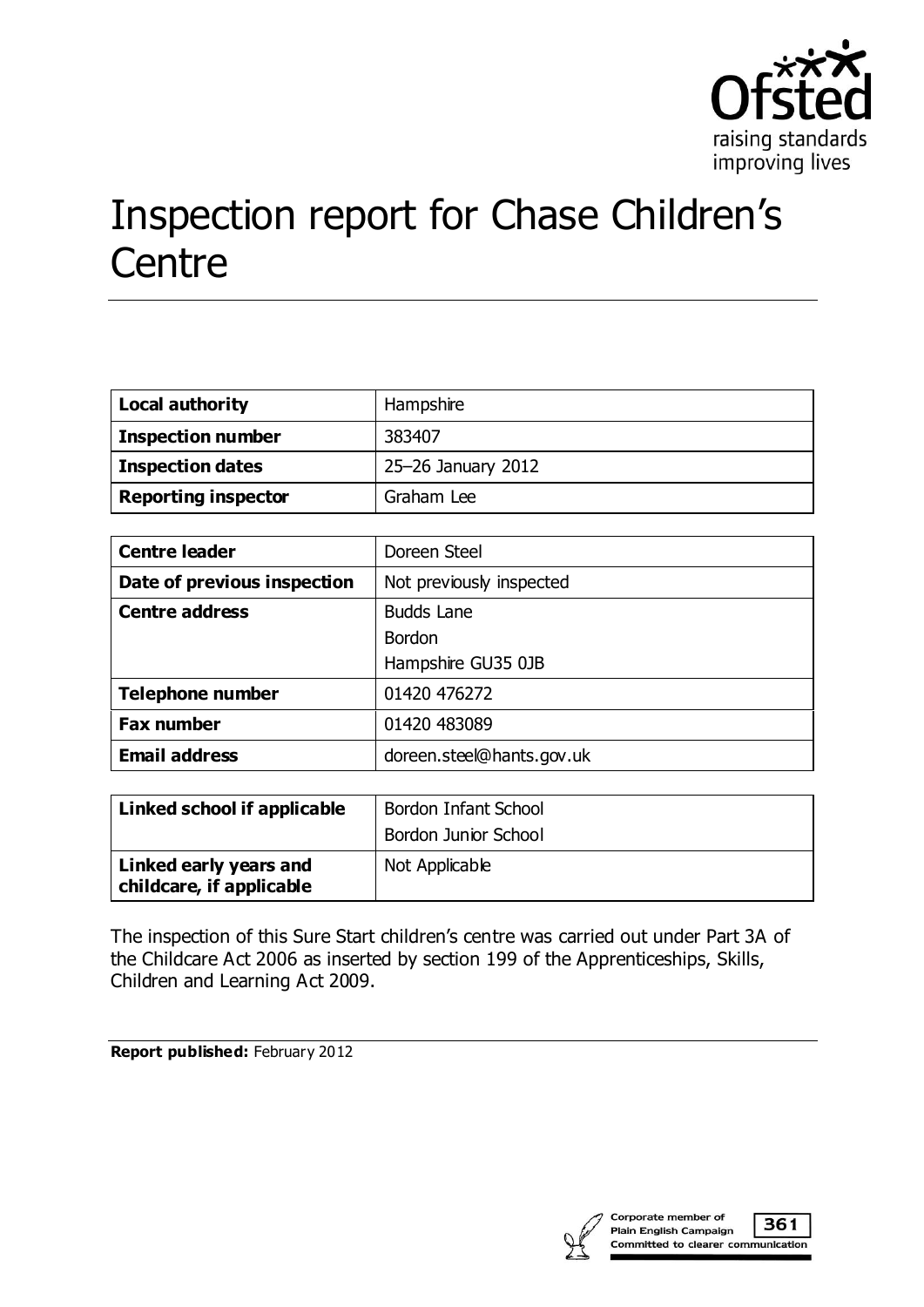The Office for Standards in Education, Children's Services and Skills (Ofsted) regulates and inspects to achieve excellence in the care of children and young people, and in education and skills for learners of all ages. It regulates and inspects childcare and children's social care, and inspects the Children and Family Court Advisory Support Service (Cafcass), schools, colleges, initial teacher training, work-based learning and skills training, adult and community learning, and education and training in prisons and other secure establishments. It assesses council children's services, and inspects services for looked after children, safeguarding and child protection.

If you would like a copy of this document in a different format, such as large print or Braille, please telephone 0300 123 1231, or email enquiries@ofsted.gov.uk.

You may reuse this information (not including logos) free of charge in any format or medium, under the terms of the Open Government Licence. To view this licence, visit www.nationalarchives.gov.uk/doc/open-government-licence/, write to the Information Policy Team, The National Archives, Kew, London TW9 4DU, or email: psi@nationalarchives.gsi.gov.uk.

This publication is available at www.ofsted.gov.uk/publications/100080.

To receive regular email alerts about new publications, including survey reports and school inspection reports, please visit our website and go to 'Subscribe'.

Piccadilly Gate Store Street Manchester M1 2WD

T: 0300 123 1231 Textphone: 0161 618 8524 E: enquiries@ofsted.gov.uk W: www.ofsted.gov.uk

No.100080 © Crown copyright 2012

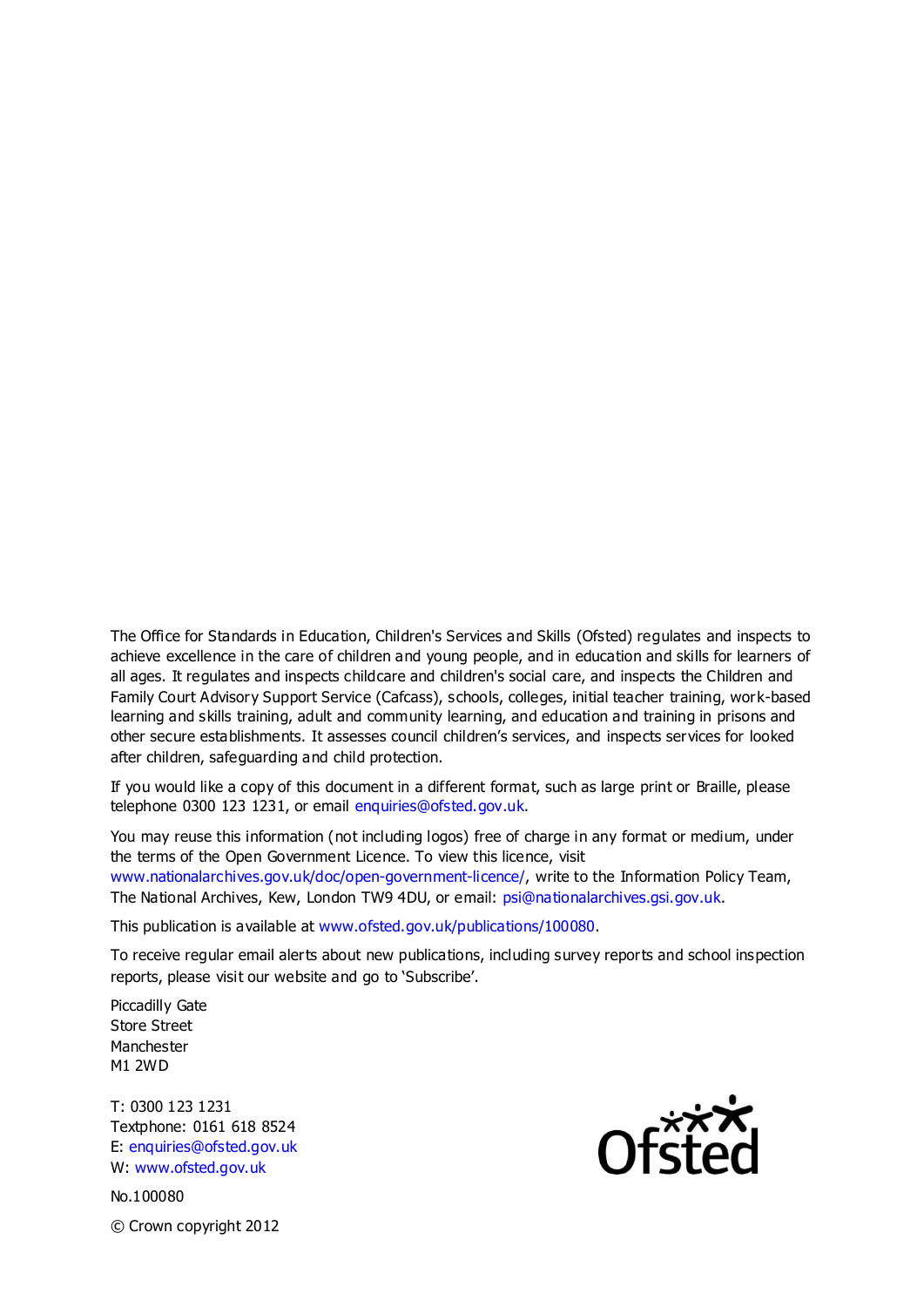

# **Introduction**

The inspection addresses the centre's contribution to:

- facilitating access to early childhood services by parents, prospective parents and young children
- maximising the benefit of those services to parents, prospective parents and young children
- $\blacksquare$  improving the well-being of young children.

The report is made to the local authority and a copy is sent to the children's centre. The local authority may send the report to such persons it considers appropriate and must arrange for an action plan to be produced in relation to the findings in this report.

Inspections of the co-located infant and junior schools were carried out at the same time as the inspection of the centre under section 5 of the Education Act 2005. The reports of these inspections are available on our website: www.ofsted.gov.uk.

This inspection was carried out by an additional inspector and an early years inspector.

The inspectors held meetings with the centre leader, other key staff, a representative of the local authority, members of the partnership board and a number of parents. They also met with the Mayor of Bordon, two local headteachers and key partners from health, Jobcentre Plus and the army welfare service.

They observed the centre's work, and looked at a range of relevant documentation.

# **Information about the centre**

Chase Children's Centre is a phase two centre which was designated to provide a graduated range of services in 2008. Originally it opened as an early years centre in 1989. It is located in purpose-built accommodation and shares a campus with Bordon Infant and Bordon Junior schools. Although it has a community room situated within the infant school, it operates independently. It has accommodation in its Norwegian Log Cabin and the community room. The facilities also include a recently created sensory garden. The centre is managed directly by the local authority through a partnership board.

Two of the four wards served by the centre are within the 30% most deprived in the country. The other two wards also contain pockets of deprivation. Many of the children aged under five in the reach area are from the families of army personnel connected with Bordon Camp, a large military garrison. As this is a training facility, the population is transient with a number of families moving into the area for short periods of time. Most families are of White British origin, although there are increasing numbers of families of Eastern European heritage. A significant number of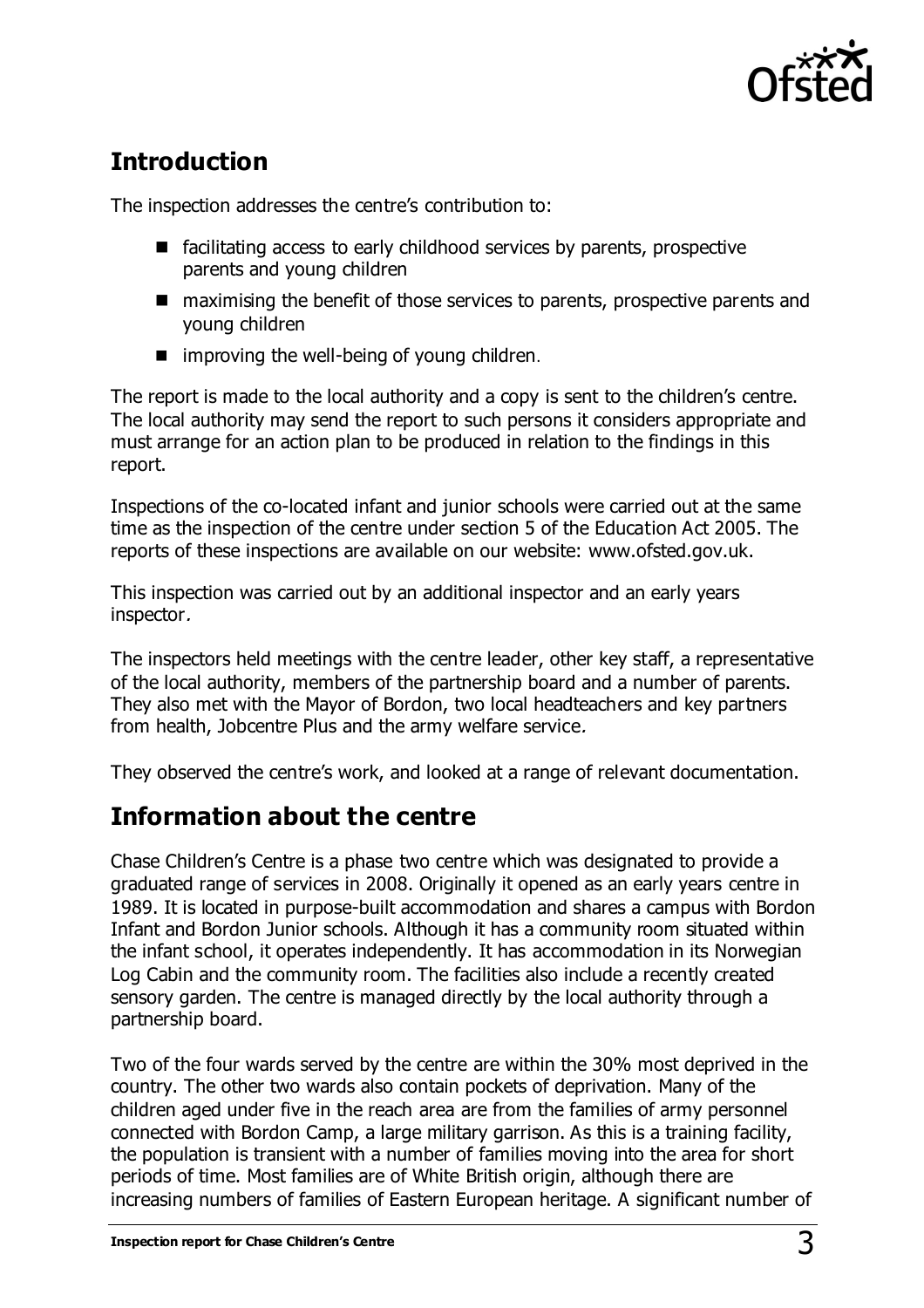

**1**

**1**

children, under five, live in workless households and in families in receipt of benefits. Children's skills and abilities on entry to the Early Years Foundation Stage are often below those typically found in children of that age.

# **Inspection judgements**

**Grades: 1 is outstanding, 2 is good, 3 is satisfactory, and 4 is inadequate**

### **Overall effectiveness**

**The effectiveness of the children's centre in meeting the needs of and improving outcomes for families**

#### **Capacity for sustained improvement**

**The centre's capacity for sustained improvement, including the quality of its leadership and management**

## **Main findings**

Chase Children's Centre provides outstandingly well for families within its reach area. It is at the heart of the community and is highly respected by all. Working with key partners, it provides a very effective range of high-quality services which meet the needs of families in the reach area. In recent years the centre has considerably extended its influence and is now engaging with the vast majority of families with children under five, including those in target groups facing particularly challenging circumstances. As a result, its impact on improving outcomes for children and families is profound. As one parent commented, 'We love it here. Chase really is a life saver. The one thing I can depend on if things aren't going well.' This was typical of the views expressed by many.

A key feature in the centre's success is high-quality leadership, supported by a knowledgeable and dedicated staff team. Together, they have high aspirations for families in the community and this has led to notable improvements in provision and outcomes. Self-evaluation is rigorous and grounded in a range of evidence and leads to the setting of ambitious targets for improvement. Data are being used with increasing effect to show the extent of the centre's reach, although it is not yet sophisticated enough to be able to fully demonstrate the impact of its work across all outcome areas. All staff share in the centre's pursuit of excellence. Consequently, morale is high and the centre is demonstrating outstanding capacity to sustain its improvement.

The success of the centre's partnerships with local schools and other statutory and private partners enables them to provide a range of integrated services which have a very positive impact on the lives of families in the community. The centre plays an important role in developing and enhancing these partnerships. Of particular importance is the close relationship with the army welfare services which gives the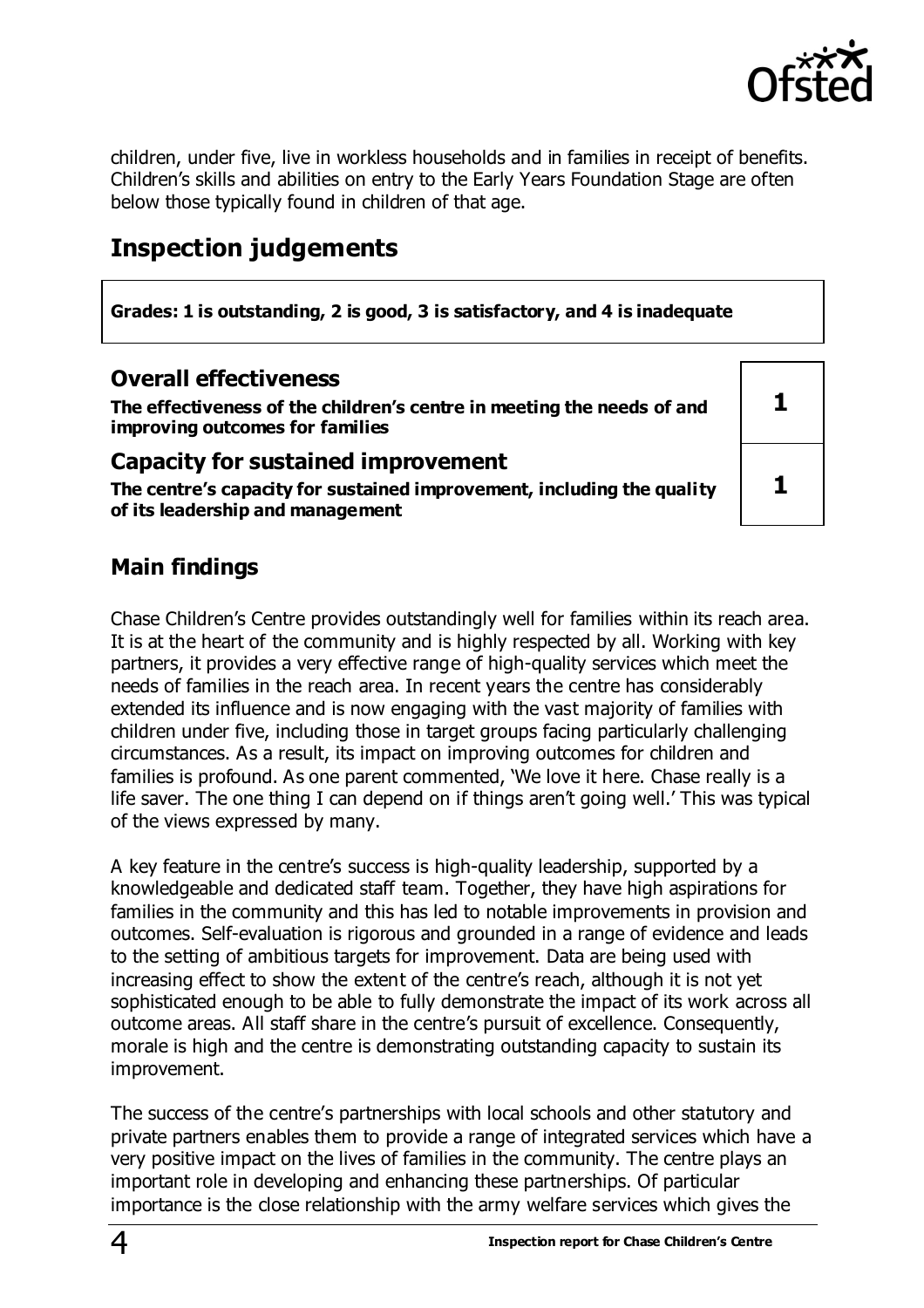

centre access to young families within the garrison who often experience isolation and related issues.

The centre is a warm and welcoming place and provides outstanding care, guidance and support to families, who are extremely well protected. Parents, without exception, say how approachable they find staff and how they have confidence in confiding in them. One remarked, 'The staff are so helpful and it makes you realise that everyone has the same problems.' As a result, once they are engaged with the centre, parents tend to come back again and again. Consequently, outcomes for children and their families are improving rapidly. There is demonstrable evidence of the centre's impact on improving health outcomes in the area. Although the centre and its partners offer very good support for new mothers, however, its impact on helping them to sustain breastfeeding after six to eight weeks is currently more limited.

## **What does the centre need to do to improve further?**

#### **Recommendations for further improvement**

- Work with the local authority to develop the use of data to demonstrate the impact of the centre's work across all outcome areas.
- Work with key partners to increase the proportion of mothers sustaining breastfeeding after six to eight weeks.

## **How good are outcomes for families? 1**

Parents and their children feel safe and secure when attending the centre. Some are apprehensive when first making contact, but quickly become confident in the friendly and welcoming atmosphere. For many parents the sense of isolation is quickly reduced and new friendships are forged. The stimulating environment and sensitive support from staff and partners, through the 'Play and Learn' sessions, for example, enable them to develop their parenting skills and to provide more stimulating activities for their children at home. As one parent commented, 'It helps you to pick up tips to enable you to be the best parent you can be.'

As a result of the stimulating environment provided, children really enjoy their visits to the centre. They quickly learn to socialise, develop their speaking and listening skills and become inquisitive about the world around them. Hence they make rapid progress, often from low starting points, and are very well prepared for the transition to school as a result. Throughout the area the progress of children's learning in the Early Years Foundation Stage is improving. Although it remains below the national average, gaps for the lowest achieving children are narrowing.

Some parents have low levels of literacy and numeracy and many make considerable improvements in these basic skills through their attendance at English and mathematics courses run in conjunction with a local college. There are a number of examples of parents accessing training and work as a result of their contacts with the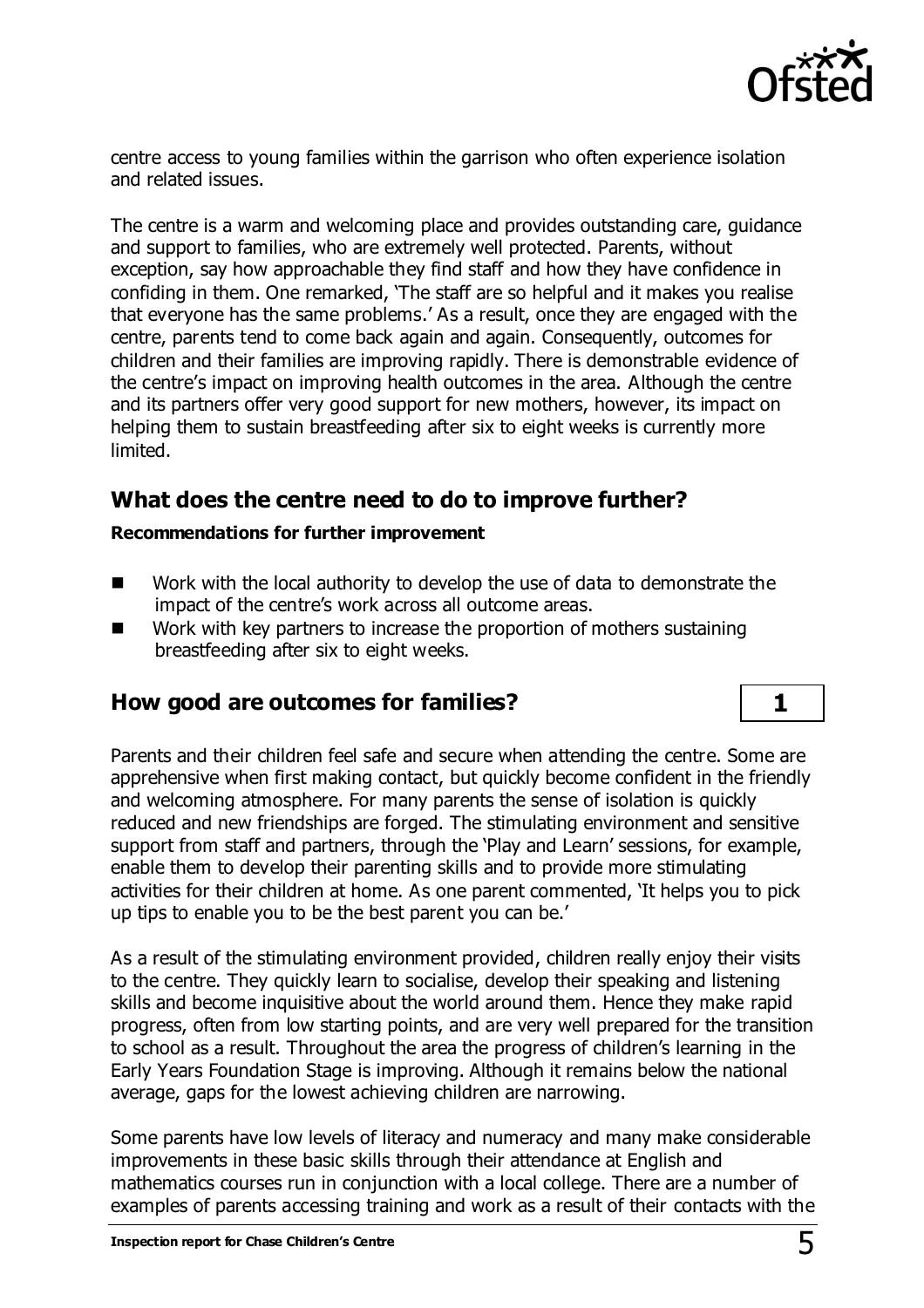

centre. This has been enhanced recently by the re-location of the Jobcentre Plus adviser within the centre itself, which has made this service far more accessible. Nevertheless, the impact of the centre's work in this aspect is restricted by the relative lack of opportunities in the area and the large number of short-stay army families who are not seeking employment. Families using the centre are prominently represented on the partnership board and involved in the governance of the centre. They also help to shape services through the parents' forum and their regular feedback and evaluations.

The large majority of families in the reach area are engaging with appropriate health services and the take-up rates of integrated services are high, particularly among target groups, such as single and lone parents. As a result, there are many examples of families improving the physical and emotional health of their families. The role of the family support workers, in particular, plays an important role in helping to improve outcomes for families experiencing crisis or upheaval. As a result, there are good examples of looked after children and those on child protection plans and subject to Common Assessment Framework procedures making good gains in their stability and well-being. Children using the centre have a good awareness of their own safety and that of others. Adults, including those that are potentially vulnerable, feel exceptionally safe at the centre and develop an excellent understanding of how to ensure the safety of their families.

| The extent to which children, including those from target groups, are<br>physically, mentally and emotionally healthy and families have healthy<br><b>lifestyles</b>                                                    | $\mathbf{2}$ |
|-------------------------------------------------------------------------------------------------------------------------------------------------------------------------------------------------------------------------|--------------|
| The extent to which children are safe and protected, their welfare<br>concerns are identified and appropriate steps taken to address them                                                                               |              |
| The extent to which all children and parents, including those from<br>target groups, enjoy and achieve educationally and in their personal<br>and social development                                                    |              |
| The extent to which children engage in positive behaviour and develop<br>positive relationships and parents, including those from target groups,<br>contribute to decision-making and governance of the centre          |              |
| The extent to which children are developing skills for the future and<br>parents, including those from target groups, are developing economic<br>stability and independence including access to training and employment | 2            |

These are the grades for the outcomes for families

## **How good is the provision? 1**

The quality and range of services offered by the centre are outstanding and fully meet the needs of families within the area, including those in the most vulnerable groups. A detailed understanding of the local community, together with excellent partnerships, ensures highly-focused assessment of needs and services that are adjusted accordingly. This is supplemented by highly-focused outreach work,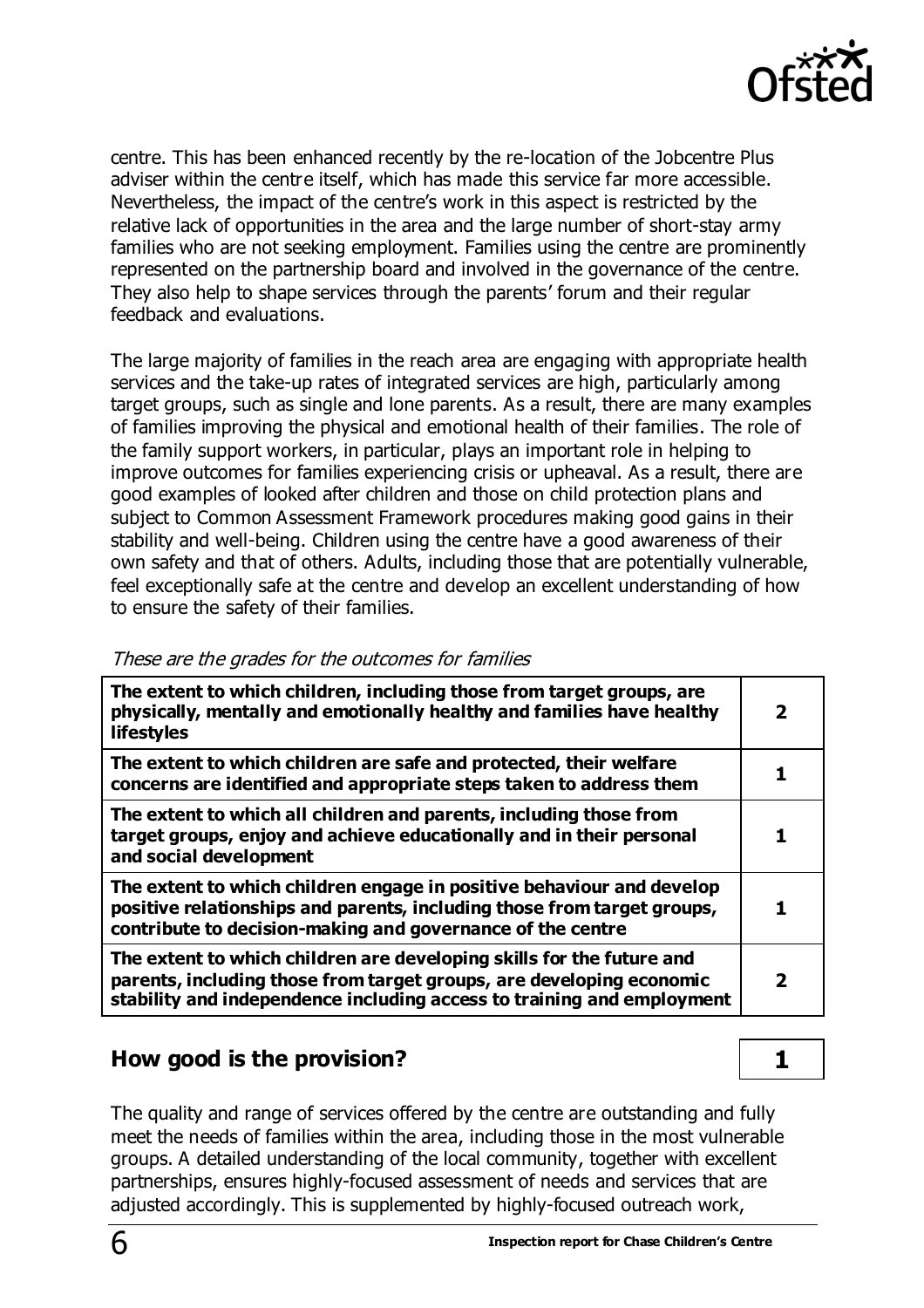

provided by the family support workers, which provides timely intervention for many families needing support or intervention. Moreover, the 'Freedom Programme' provides sensitive and empowering support for women who may have been subject to domestic violence and abuse.

The centre is extremely well resourced to promote individualised learning through, for example, the 'Families Learning Together' and 'Play and Learn Language Group'. This impacts significantly on children's learning and development and parents' confidence in supporting their children's learning. There are many opportunities for parents to develop the health and emotional well-being of their children from birth to school. The extremely popular 'Baby Days' postnatal support group, for example, gives parents the opportunities to meet with others with new babies and to talk to the health visitors. Activities such as the speech and language therapy drop-in sessions enable parents to discuss any concerns that they may have. This excellent level of support for families was confirmed by one parent who commented, 'There is no need for any young mum to be at home feeling isolated with their little one.' As a result, outcomes for children are outstanding and achievements of adults and children are celebrated regularly.

The centre also uses its satellite provision very well to make further inroads into the community. For example, 'Martinique Monkeys' is a group for families with pre-school children, run in conjunction with the army garrison, which is providing invaluable support for families and helping to break down barriers between local residents and army families. There are also groups at the community centre and the leisure centre used for parent and child swimming sessions. These have been extended as a result of demand from parents, indicating how they are empowered to shape services. Fathers are also prominently involved in the centre through the 'Saturday Dad's Club' and by involvement with the partnership board. During the inspection, serving soldiers were engaging with a variety of activities that were taking place.

These are the grades for the quality of provision

| The extent to which the range of services, activities and opportunities<br>meet the needs of families, including those in target groups         |  |
|-------------------------------------------------------------------------------------------------------------------------------------------------|--|
| The extent to which the centre promotes purposeful learning,<br>development and enjoyment for all families, including those in target<br>groups |  |
| The quality of care, guidance and support offered to families, including<br>those in target groups                                              |  |

## **How effective are the leadership and management? 1**

Arrangements for the governance and accountability of the centre are extremely clear and well established. As a result, key partners are well aware of the aims of the centre and take a very active role in promoting high-quality integrated provision based on a good understanding of the needs of the local community. Within the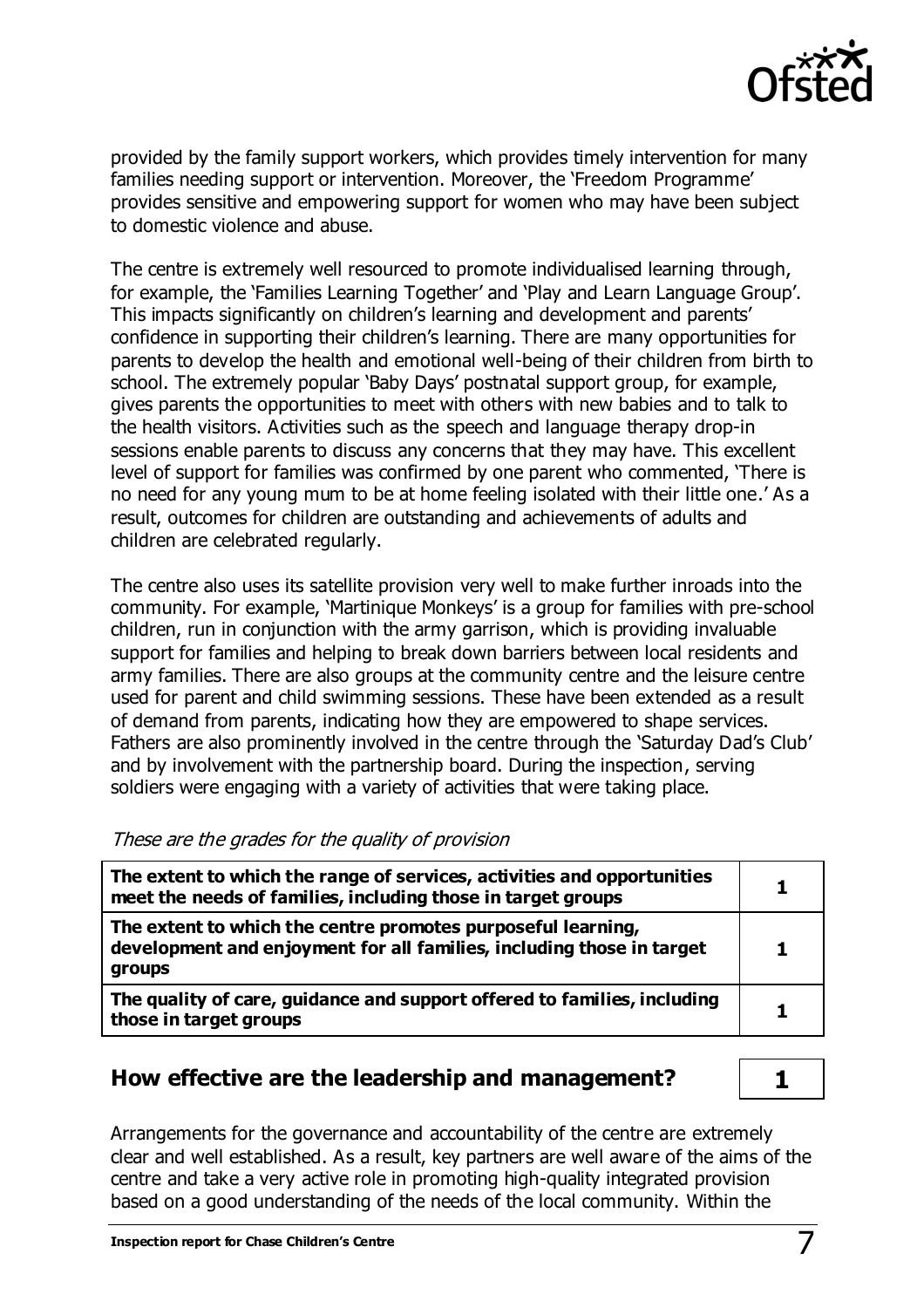

centre all staff are valued and play a key role in reviewing its work and setting priorities for improvement. Effective arrangements for their professional supervision support outstanding performance. The partnership board, widely representative of key partners and users, has a very good understanding of its strategic role and is very ambitious for the continued development of the centre's work.

The centre's extremely strong commitment to promoting equality and diversity and ensuring that discrimination is tackled is enshrined in centre polices and procedures and is evident in its everyday life. It is very successful in removing any barriers to access and, as a result, engages with high proportions of families from its target groups, including those from a range of ethnic heritages and those associated with the armed forces, young and lone parents. As a result, the centre provides significantly improved opportunities for families from a wide variety of backgrounds. The very effective collaborative arrangements for identifying children and adults with disabilities and special educational needs enable information to be shared and appropriate intervention to be put in place, for example through speech and language therapy.

There is a comprehensive awareness of issues related to the safeguarding of children in the centre and all staff receive regular training in child protection. Arrangements for risk assessments and quality assurance are thorough and all encompassing. All adults working or volunteering in the centre undergo full checks on their suitability to work with children prior to being appointed. Protocols and procedures for making referrals and for the sharing of information between key agencies are well established and work very effectively. As a result, the centre and its partners are able to act swiftly when intervention is required, for example in relation to issues of the safety of children and domestic violence.

The highly effective range of partnerships considerably enhances the provision of high-quality integrated services within the reach area. It also ensures that the centre is building the capacity to respond to the needs of the community much more effectively than was previously the case. The centre also makes very good use of its excellent resources and those within the wider community to meet the needs of families. As a result, outcomes and provision are outstanding and the centre provides excellent value for money.

| The extent to which governance, accountability, professional<br>supervision and day-to-day management arrangements are clear and<br>understood              |   |
|-------------------------------------------------------------------------------------------------------------------------------------------------------------|---|
| The effectiveness of evaluation and its use in setting ambitious targets<br>which secure improvement in outcomes                                            |   |
| The extent to which resources are used and managed efficiently and<br>effectively to meet the needs of families, including those in target<br><b>groups</b> | 1 |

#### These are the grades for leadership and management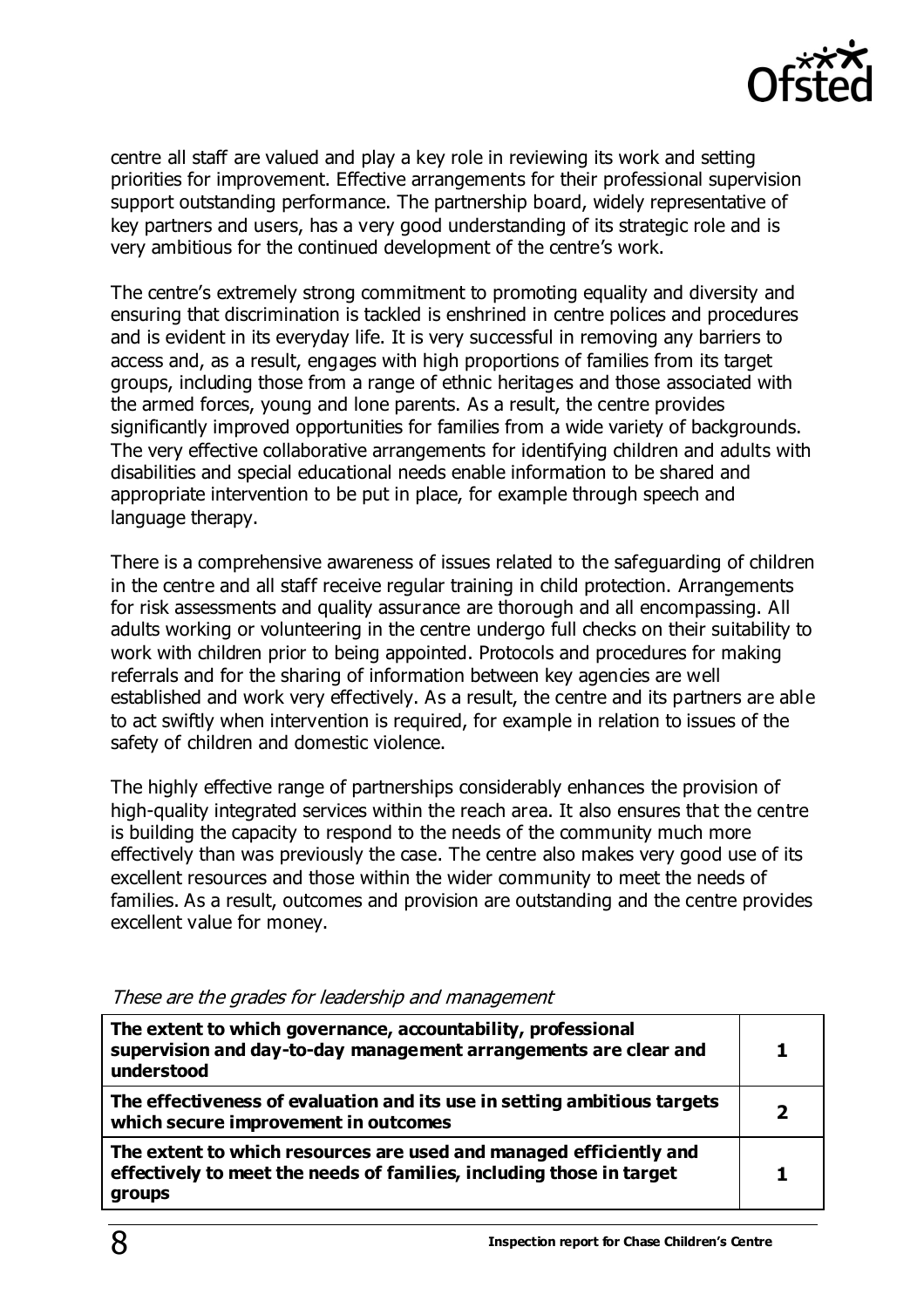

| The extent to which equality is promoted and diversity celebrated,<br>illegal or unlawful discrimination is tackled and the centre fulfils its<br>statutory duties     |  |
|------------------------------------------------------------------------------------------------------------------------------------------------------------------------|--|
| The effectiveness of the centre's policy, procedures and work with key<br>agencies in safeguarding children and, where applicable, vulnerable<br>adults                |  |
| The extent to which partnerships with other agencies ensure the<br>integrated delivery of the range of services provided by the centre to<br>meet its core purpose     |  |
| The extent to which the centre supports and encourages families in the<br>reach area to engage with services and uses their views to develop the<br>range of provision |  |

## **Any other information used to inform the judgements made during this inspection**

Inspectors considered the judgments of the inspection of Bordon Infant School when making its judgement. In particular, this inspection found that children's skills and understanding are below average on entry but that gaps are closing by the end of the Early Years Foundation Stage. There was also evidence of a very strong partnership between the school and the centre.

Any complaints about the inspection or the report should be made following the procedures set out in the guidance *Complaining about inspections*, which is available from our website: www.ofsted.gov.uk. If you would like us to send you a copy of the guidance, please telephone 0300 123 1231, or email enquiries@ofsted.gov.uk.

## **Summary for centre users**

We inspected the Chase Children's Centre on 25 and 26 January 2012. We judged the centre as outstanding overall.

All of those of you we spoke to told how much you enjoy your contact with the centre and how warm and welcoming you find it to be. You told us that all the staff are very approachable. We agree that everybody at the centre cares about you and looks after you very well. They make sure that you and your children are safe and secure and well protected.

We found that the staff at the centre know the community very well and because of that they are able to offer a wide range of services that really meet your needs very effectively. The centre has very good resources to help your children learn and develop. A number of you told us how these had given you lots of ideas about how to help your children at home. We found that children are now much readier to start school because of the support you have been given at the centre.